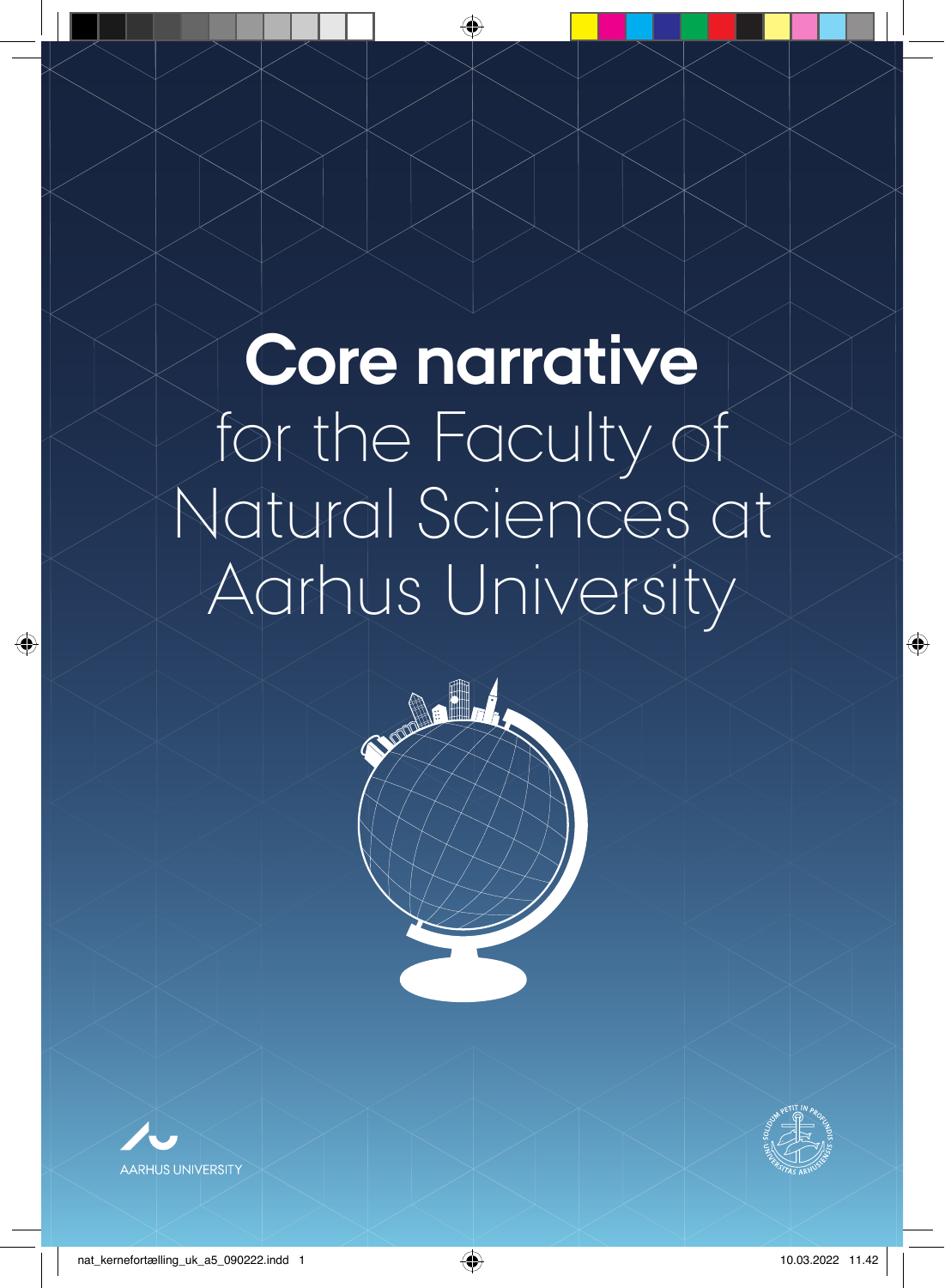The researchers, teachers, politicians, business people and stakeholders who founded Aarhus University in 1928 were pioneers. It was the driving force back then, that knowledge at an international level should be generated, developed and communicated in Aarhus and not just in Copenhagen. Their keywords were – and still are – courage, skill and persistence. Located close to the city - and, today, in the city centre - the university developed along with society, because both the city and the university depend on the life and the knowledge originating in both places.

⊕

◈

 $\langle \spadesuit \rangle$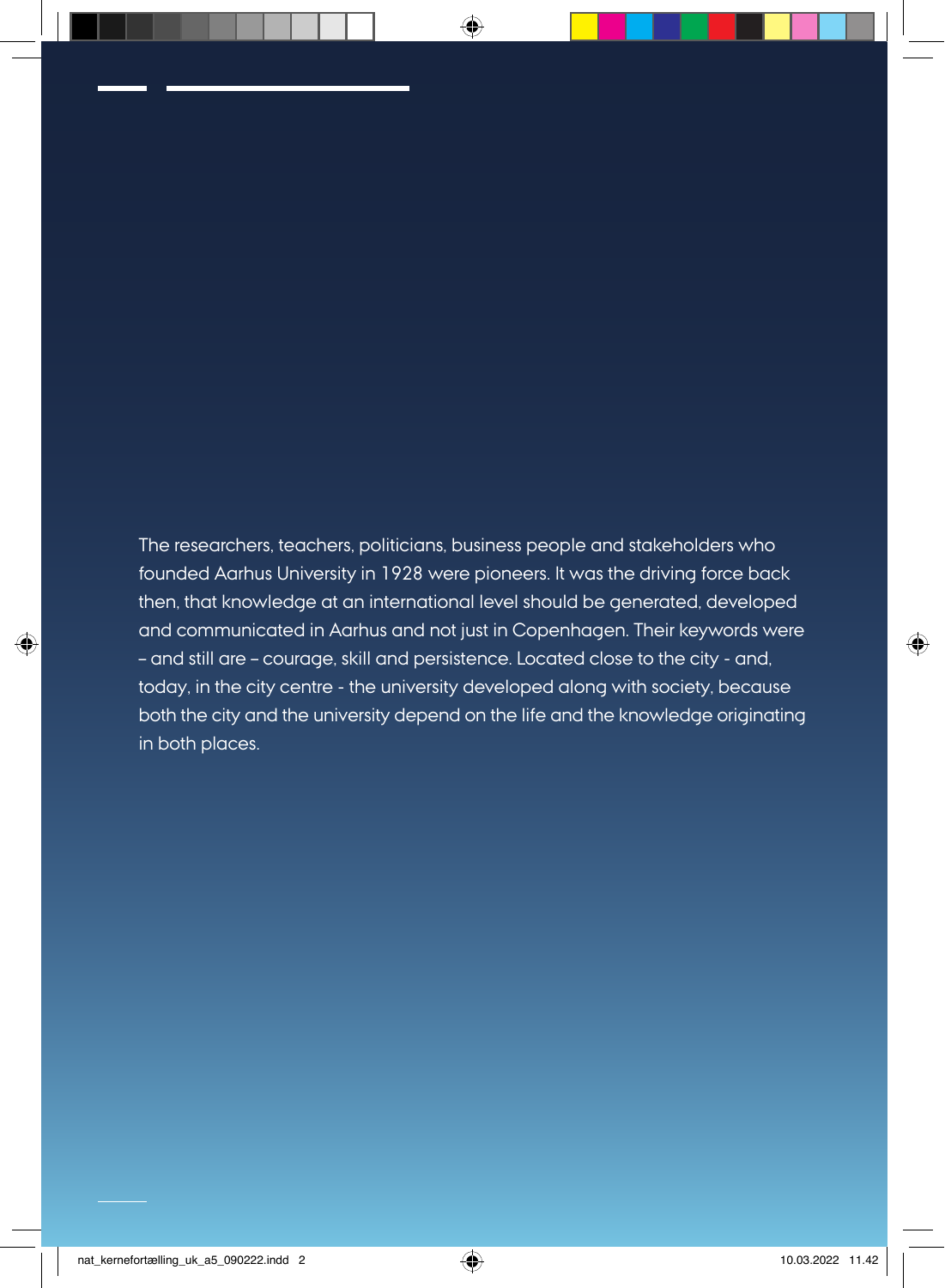Pioneers within natural science also established the Faculty of Natural Sciences in 1954. The Faculty was established as a collection of existing departments within the classical science subjects of physics, chemistry, mathematics and geography, and shortly after it expanded to include astronomy and biology. Since it was established, the Faculty has been at the forefront of developing new courses and programs that have later become independent departments, e.g. computer science (from 1971 and from 1998 as an independent department), molecular biology (from 1968) and nanoscience (from 2002).

The Faculty of Natural Sciences has grown via ambitious researchers and curious students have who have moved the boundaries and defined new fields of research and new departments, and thus defined the Faculty as it stands today.

## **PIONEERING SPIRIT, COLLABORATION AND AMBITION FORGE STRONG BASIC RESEARCH IN NATURAL SCIENCE**

The values from 1928 have been passed on: science pioneers, with focus on world-class education and basic research. Thanks to courage, skill, enthusiasm and persistence, subjects and research that started as niche areas have developed into full-fledged subjects and research areas. We will continue to be recognised for these qualities.

The Faculty of Natural Sciences is thus based on basic research, the pursuit of excellence, curiosity and focus on contributing talented graduates and research-based solutions to societal challenges. The pioneering spirit characterises Natural Sciences: We have a strong and ambitious community in which talented students can become an active part of laboratory research, fieldwork and the development of theoretical subjects. We have a flat structure, high ambitions and a strong international orientation. At the Faculty, we strive to be among the best in the world, and we know that great results are created by exceptional and ambitious researchers. We are proud to have a vibrant and collaborative study and research environment, and behind every major result is important collaboration between researchers, students, technicians and administrative staff. The Faculty will define frameworks to support the continued development of strong academic environments.

By working together across departments and centers, we have a tradition of creating degree programs and research environments that would be almost impossible to establish at a single department or center. A good example of this is iNANO, where researchers from many departments and faculties have been forging a joint platform across academic boundaries since 2002. On the basis of our strong core disciplines, we will develop our interdisciplinary collaboration further in the years to come.

At the Faculty, we grow through our pioneering spirit, curiosity, skill, basic research, ground-breaking results and persistence. This requires room for ideas, room for research to thrive, and room to develop new methods of teaching, new ways of working and new research fields.

nat\_kernefortælling\_uk\_a5\_090222.indd 3 10.03.2022 11.42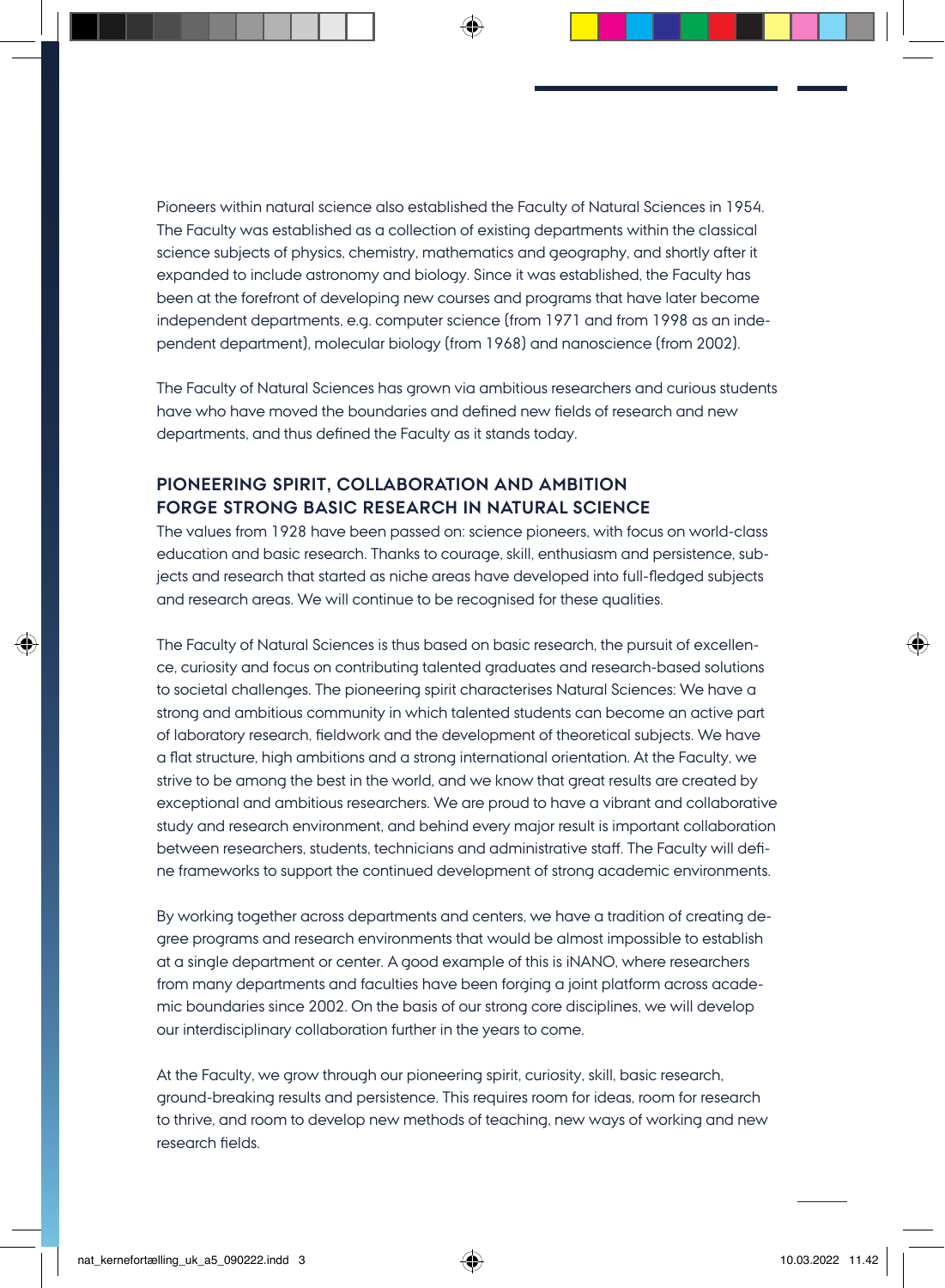When organisations grow, so does interest from society and its need for governance and regulation. This is also the case for Aarhus University and the Faculty of Natural Sciences. The number of rules concerning education, research, employment and international collaboration has grown along with the university environment and our Faculty. Rules support and provide a secure framework for the development of free research and opportunities for development, collaboration and innovation. We constantly challenge ourselves to further streamline our processes, so that we can spend more of our time developing our core tasks together: delivering world-class education and research.

### **WE NURTURE CURIOSITY AND SHARE OUR KNOWLEDGE**

Not many large university faculties can expand in a coherent location in a city centre, where the cultural life of the city is just outside the door. But we can!

We reap the benefits of our unique and cohesive location in the heart of the city, in the centre of Denmark, and in the centre of the world, with close ties to surrounding society – public institutions, companies and educational institutions – and to international universities and research environments. The IT City Katrinebjerg is a good example of an environment in which researchers, students and companies have been forging a new and vibrant ecosystem for IT research and digitalisation since 1999. We will continue to provide the framework for the dynamic academic communities of the future across organisational boundaries.

At the Faculty, we lead the way in efforts to promote societal interest in the natural science, and to stimulate curiosity and the joy of discovering new things. We will contribute efforts to stimulate young people's curiosity for natural science - from primary/lower secondary school, through upper secondary school and onwards to university. For example, the Science Museums and our popular Public Lectures on Natural Sciences, with many thousands of participants, play a key role, and we will develop this even more for the generations to come.

We will develop our collaboration internally at the Faculty and with other faculties in order to find answers and solutions to how new research can help create a better world. And we have a clear ambition to communicate new research results openly and widely, not only to the people who will apply them but to everyone interested in gaining insight and knowledge. We have the courage to think across departments and faculties, and we reach out to companies and organisations that share our thirst for knowledge and insight.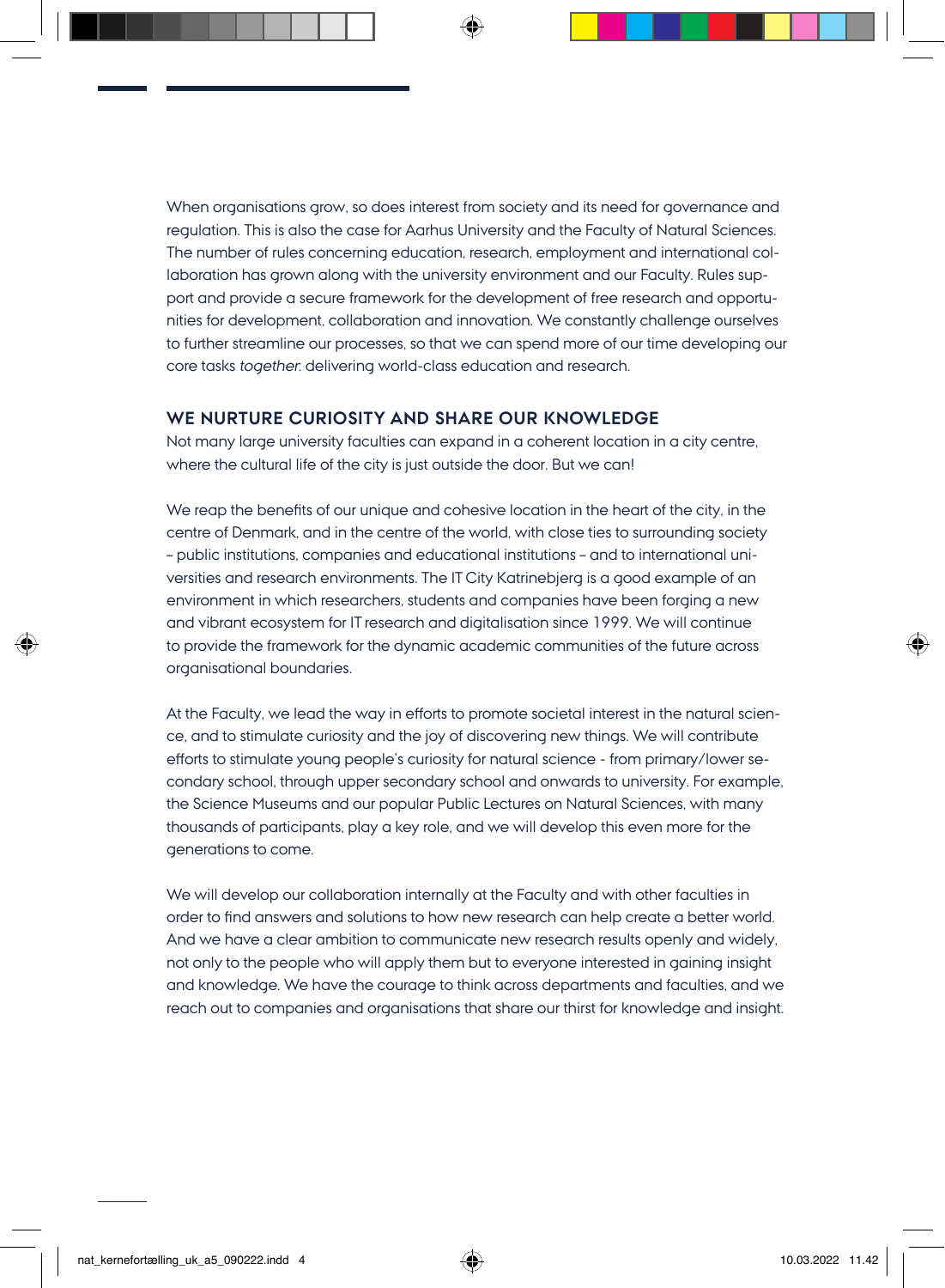## **SUPPORTING TALENT AND CULTIVATING INTERNATIONAL RELATIONS**

The Faculty of Natural Sciences offers an ideal framework for researchers and students to exploit their curiosity and talent and to participate in the top of the international research communities. With room to follow your curiosity comes the responsibility and freedom to develop your talent. Therefore, students, teachers, laboratory technicians, researchers and administrative staff alike have an obligation to develop their skills and produce more and greater results. At the Faculty, we are recognised for striving for ultimate quality: in our degree programmes and teaching, in our research and in the way in which we engage with the world. We are driven by our desire to be at the top of our class, internationally!

Natural science is inherently global. The global community has succeeded in advancing and developing research and changing society by working together across national borders, businesses and universities. We are already part of the global university and research environment, and we are working to be even more visible, both nationally and internationally.

The Faculty has managed to forge an international quality research infrastructure within the framework of a large campus centrally located in Aarhus. At the same time, our researchers own, operate or participate in international research infrastructures in the Arctic, at CERN, ESS and MAX IV in Lund, the Canary Islands and many other places. And we have partnerships all over the world that we will continue to develop.

We are constantly reaching out to the international research community that we are part of - by travelling abroad and by attracting researchers to conferences and positions in Aarhus. We welcome international researchers and students with openness and responsiveness. They should feel that they are even more seen, included and welcome.

#### **WORLD-CLASS DEGREE PROGRAMMES**

We offer and develop world-class degree programmes in which academic excellence and didactics go hand in hand throughout the entire course of study. The degree programmes at Natural Sciences attract dedicated and talented students who, throughout their studies, immerse themselves and hone their skills in the fields of study at the Faculty. One of the particular characteristics of our programmes is close integration between research and education, where internationally recognised researchers provide teaching, and where students are involved in research projects during their studies.

Students should also be clear about how a career path with a degree within natural science can be followed in the private or public sector, e.g. at an upper secondary school, a private company, as an entrepreneur or as a researcher at the university. Regardless of what a student chooses, it is our ambition for all students to be even better prepared and ready to follow the path they choose. That is why we must continually develop our career guidance and our teaching to enhance student awareness of all the options available.

nat\_kernefortælling\_uk\_a5\_090222.indd 5 10.03.2022 11.42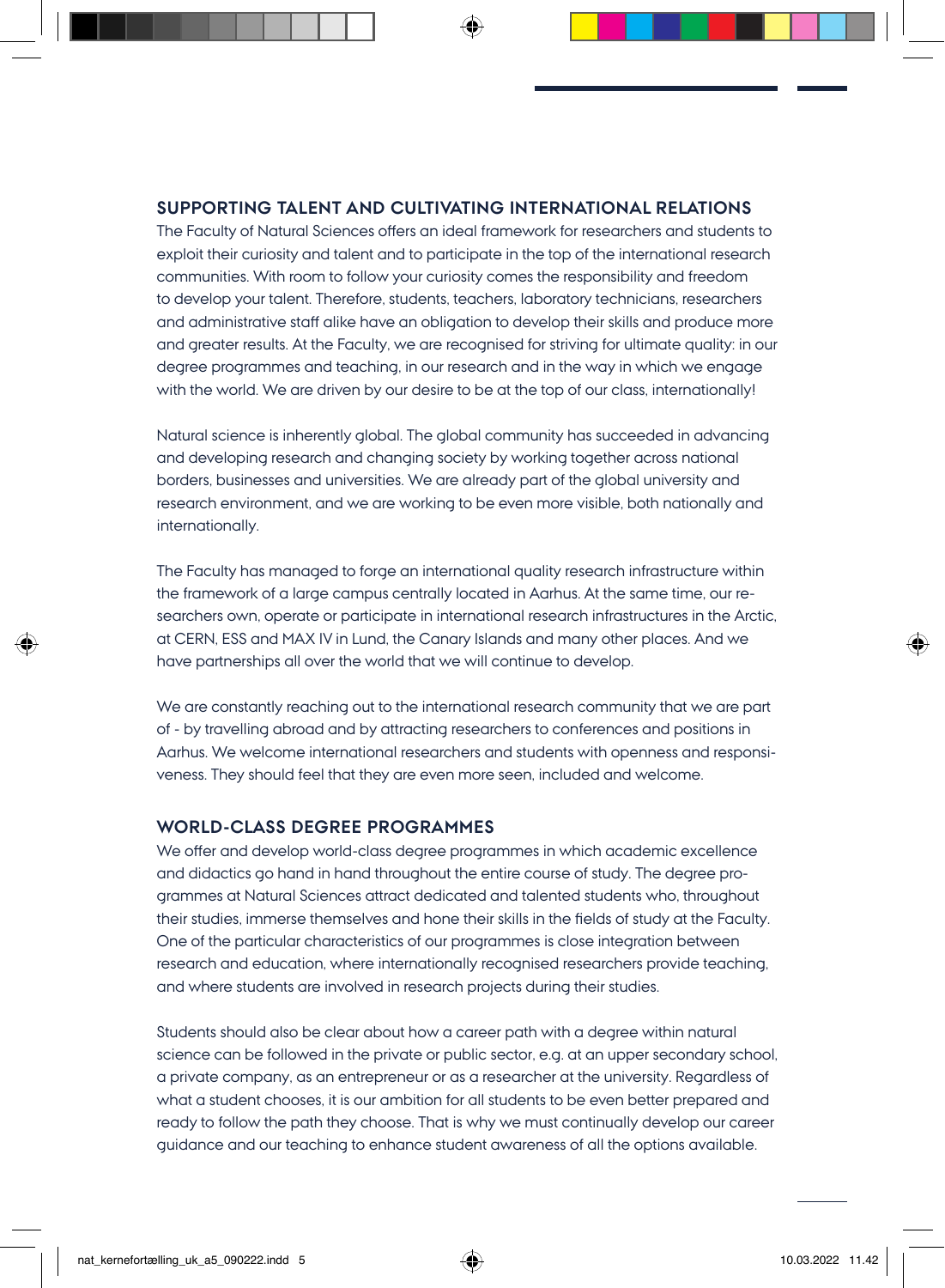## **ATTRACTIVE AND STIMULATING WORKPLACE**

We will develop the Faculty to become an even more attractive workplace for ambitious researchers, teaching staff and administrative personnel – those we produce in-house as well as those we recruit. We will actively reach out and engage with the rest of the world to recruit the best.

We believe that world-class comes from developing and supporting individual careers, so that thoughts, ideas and research initiatives can flourish. The Faculty focuses on clear career paths and clear expectations, so that everyone can see the conditions and the expectations for their continued development. We are committed to a proactive approach to gender equality and diversity as an integral part of our efforts to recruit and to create a good workplace culture.

Pioneers made Aarhus University. Pioneers and ambitious researchers created the Faculty and the departments. And curiosity, excellent research and ambition will give us future degree programmes of the highest quality, more and greater research results, international collaboration and the ability to attract, retain and develop talent.

We will continue to develop our pioneering spirit as well as world-class research and degree programs.

nat\_kernefortælling\_uk\_a5\_090222.indd 6 10.03.2022 11.42

⊕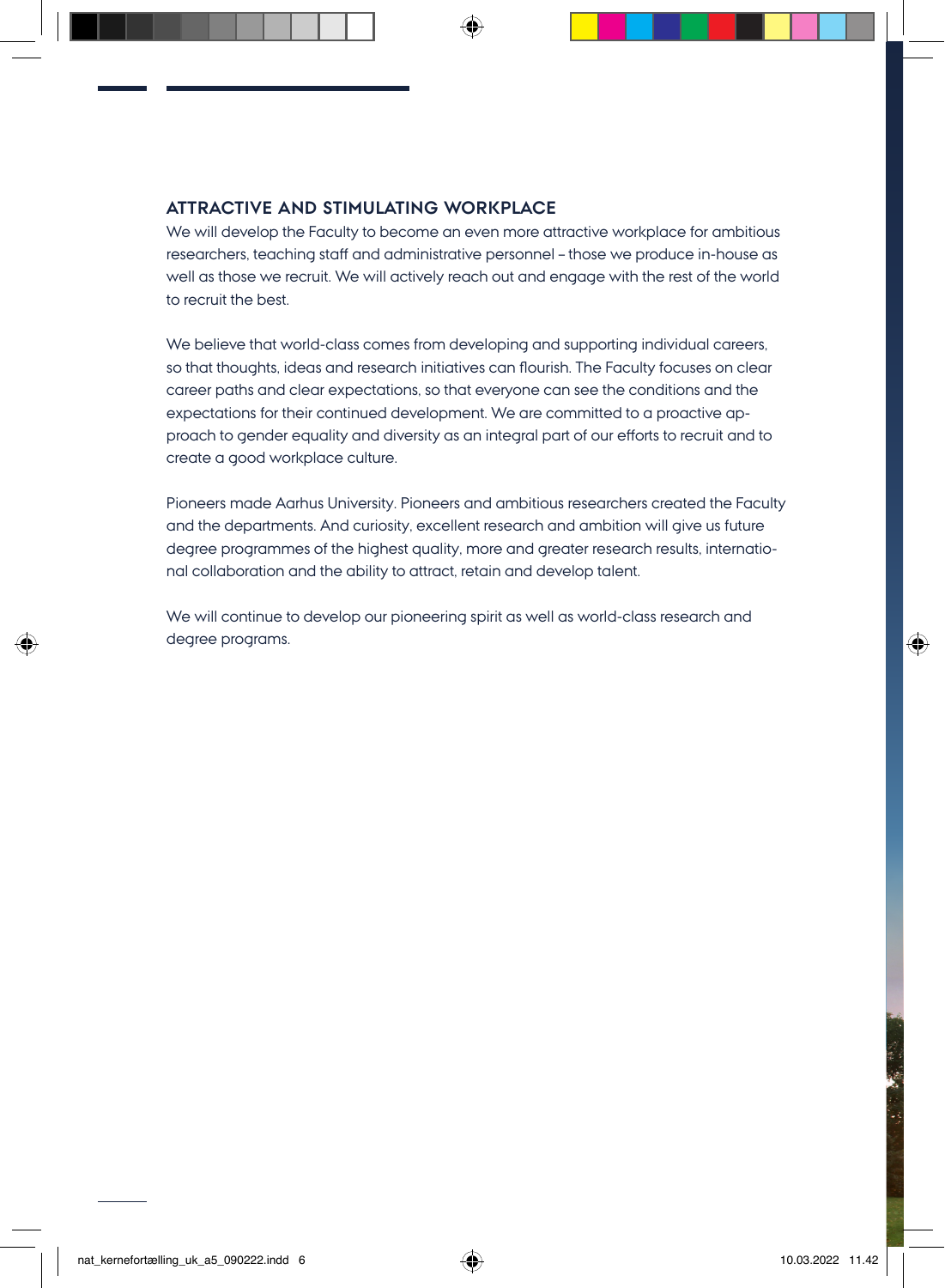Pioneering spirit, collaboration and ambition forge strong basic research in Natural Science

 $\bigoplus$ 

⊕

⊕